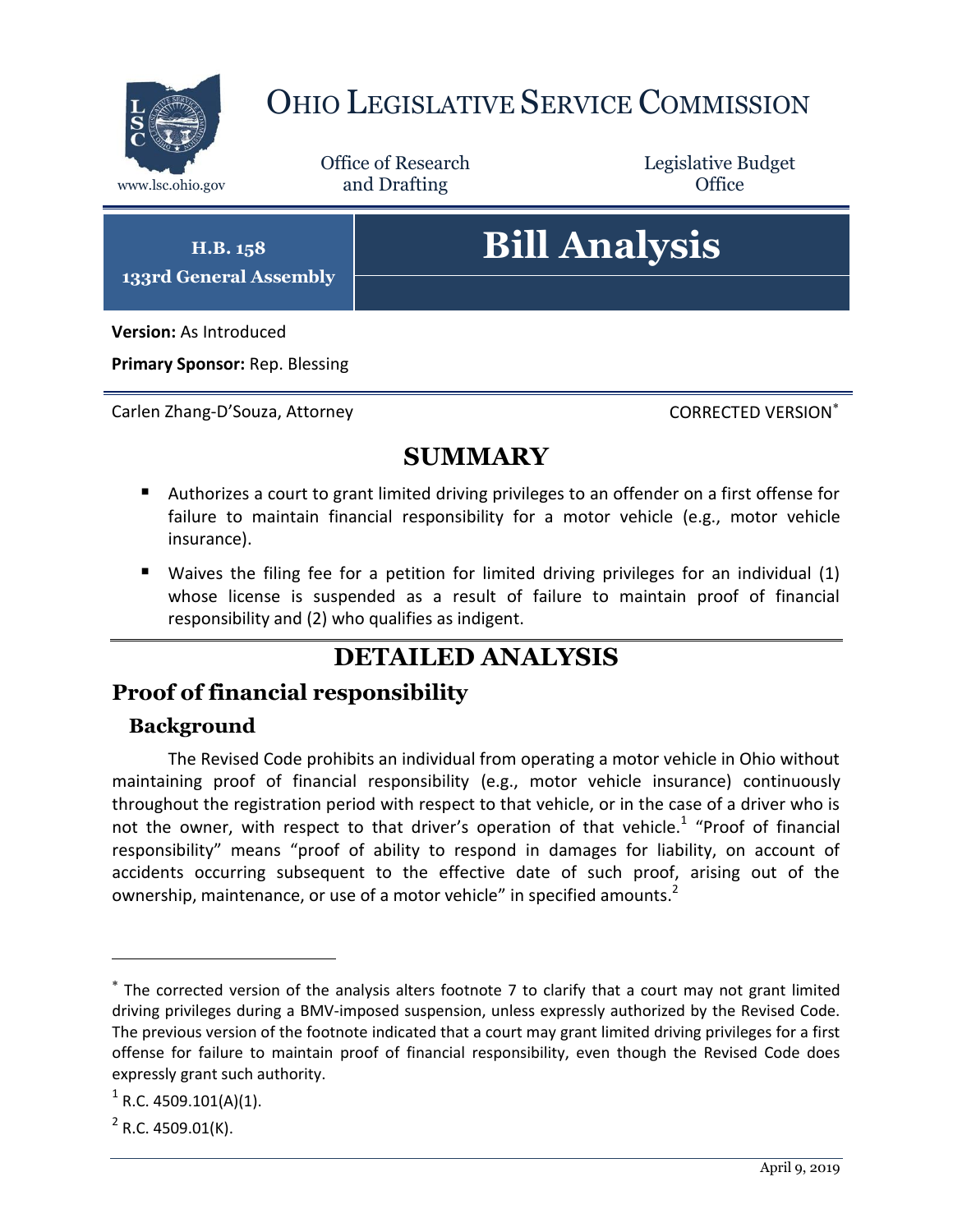#### **Failure to produce proof of financial responsibility**

A person is required to provide proof of financial responsibility in certain circumstances, such as when stopped for a traffic violation.<sup>3</sup> The law imposes civil penalties for failure to maintain financial responsibility as required, which are explained as follows:

- On a first offense:
	- $\Box$  Suspension of driver's license until requirements are met (generally the requirement is to present proof of financial responsibility);
	- $\Box$  \$100 reinstatement fee.<sup>4</sup>
- On a second offense that occurs within five years of the first violation:
	- Suspension of driver's license for one year (the court may grant limited driving privileges, but not for the first 15 days of the suspension, and only if the person presents proof of financial responsibility);
	- $\Box$  \$300 reinstatement fee.<sup>5</sup>
- On a third (or more) offense that occurs within five years of the first violation:
	- Suspension of driver's license for two years (the court may grant limited driving privileges, but not for the first 30 days of the suspension, and only if the person presents proof of financial responsibility);
	- $\Box$  \$600 reinstatement fee.<sup>6</sup>

#### **Indigency waiver and limited driving privileges**

As implied above, a court may grant a person limited driving privileges on a second or third offense, but not on a first offense. That is, current law does not state that a person, who fails to maintain proof of financial responsibility once and is unable to pay reinstatement fees, may be granted limited driving privileges. The bill allows a court to grant limited driving privileges on a first offense, but only if the person presents proof of financial responsibility and is enrolled in a driver's license reinstatement fee payment plan (which allows an offender to pay the reinstatement fee in installments of \$50 per month or more).<sup>7</sup>

To apply for limited driving privileges, an individual generally has to file a petition for limited driving privileges, the cost of which varies in each court. The bill allows a clerk of court to waive the cost of filing a petition for limited driving privileges if the petitioner applies – by

 $\overline{a}$ 

 $3$  R.C. 4509.101(A)(3).

 $^4$  R.C. 4509.101(A)(2)(a) and (d) and (A)(5).

 $^5$  R.C. 4509.101(A)(2)(b) and (d) and (A)(5).

 $^6$  R.C. 4509.101(A)(5)(c) and (d).

 $^7$  R.C. 4509.101(A)(2)(a). Generally, unless expressly authorized by the Revised Code, a court may not grant limited driving privileges during any suspension imposed by the Bureau of Motor Vehicles (BMV). The suspension at issue here is imposed by the BMV. R.C. 4510.021(B).